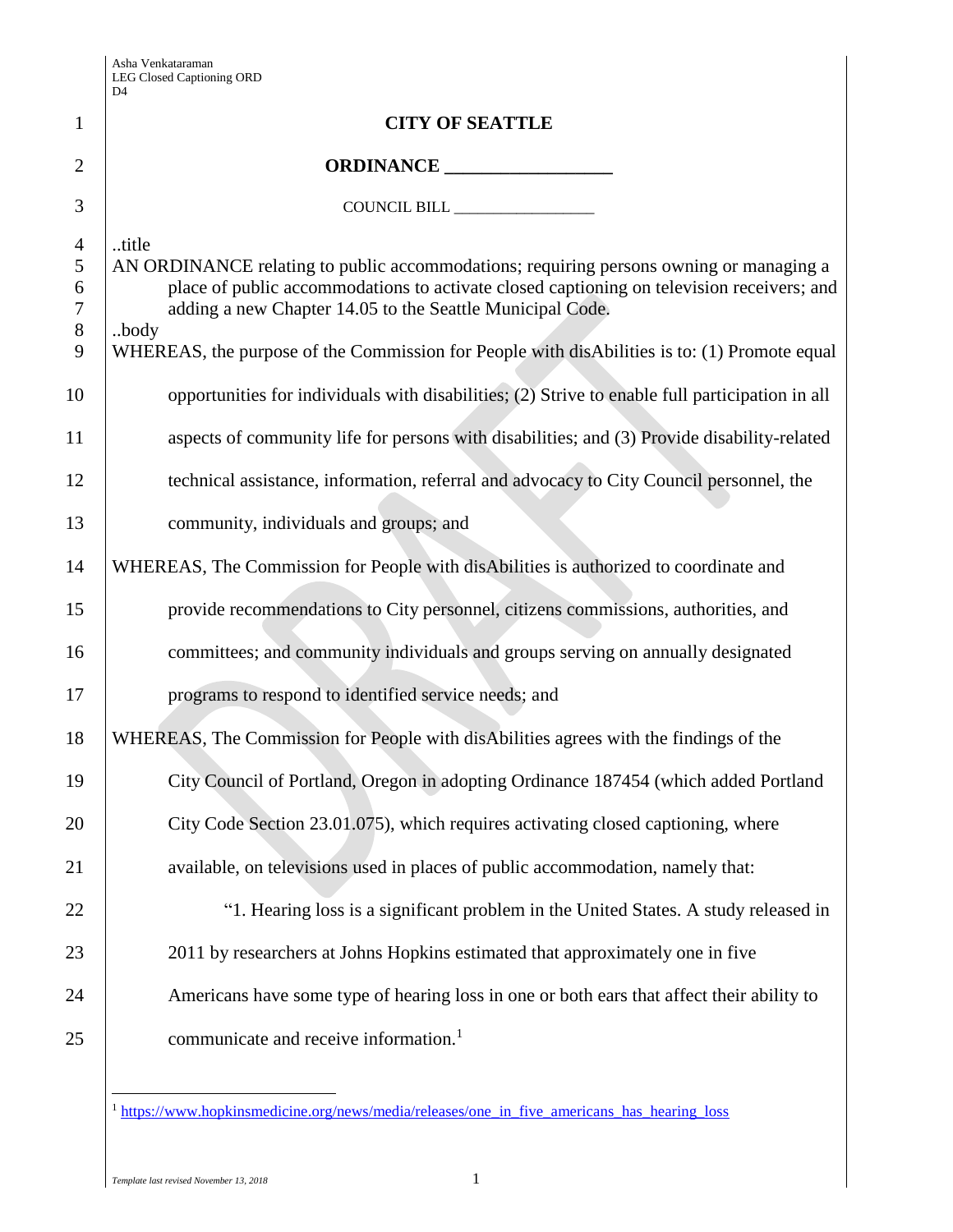Asha Venkataraman LEG Closed Captioning ORD D4

| $\mathbf{1}$   | 2. In 1993, the Federal Communications Commission ("FCC") adopted                          |
|----------------|--------------------------------------------------------------------------------------------|
| $\overline{2}$ | regulations requiring all analog television receivers manufactured and sold in the United  |
| 3              | States with screens larger than 13 inches contain built-in decoder circuitry to display    |
| 4              | closed captioning.                                                                         |
| 5              | 3. Closed captioning consists of a transcript of the audio portions of television          |
| 6              | programming displayed on the television receiver screen when the user activates the        |
| 7              | caption feature.                                                                           |
| 8              | 4. In 1996, Congress amended the Communications Act to require that all video              |
| 9              | program distributors (including broadcasters, cable operators, etc.) add closed captioning |
| 10             | to certain video programming and authorized the Federal Communications Commission          |
| 11             | (the FCC) to establish a transition schedule for complying with this requirement.          |
| 12             | 5. Following Congress's legislative directive, the FCC adopted administrative              |
| 13             | rules to ensure that video programming be accessible by closed captioning to the           |
| 14             | maximum extent possible. 47 CFR Part 79 sets forth the FCC's standards for accessibility   |
| 15             | of video programming.                                                                      |
| 16             | 6. In 2002, the FCC adopted closed captioning requirements for digital television          |
| 17             | receivers.                                                                                 |
| 18             | 7. Under the FCC's rules, video program distributors are required to add closed            |
| 19             | captioning to all new English language programming. Starting in 2010, a similar            |
| 20             | requirement has applied to Spanish language programming. The FCC also requires video       |
| 21             | program distributors to add closed captioning to a certain percentage of previously        |
| 22             | broadcast programs.                                                                        |
|                |                                                                                            |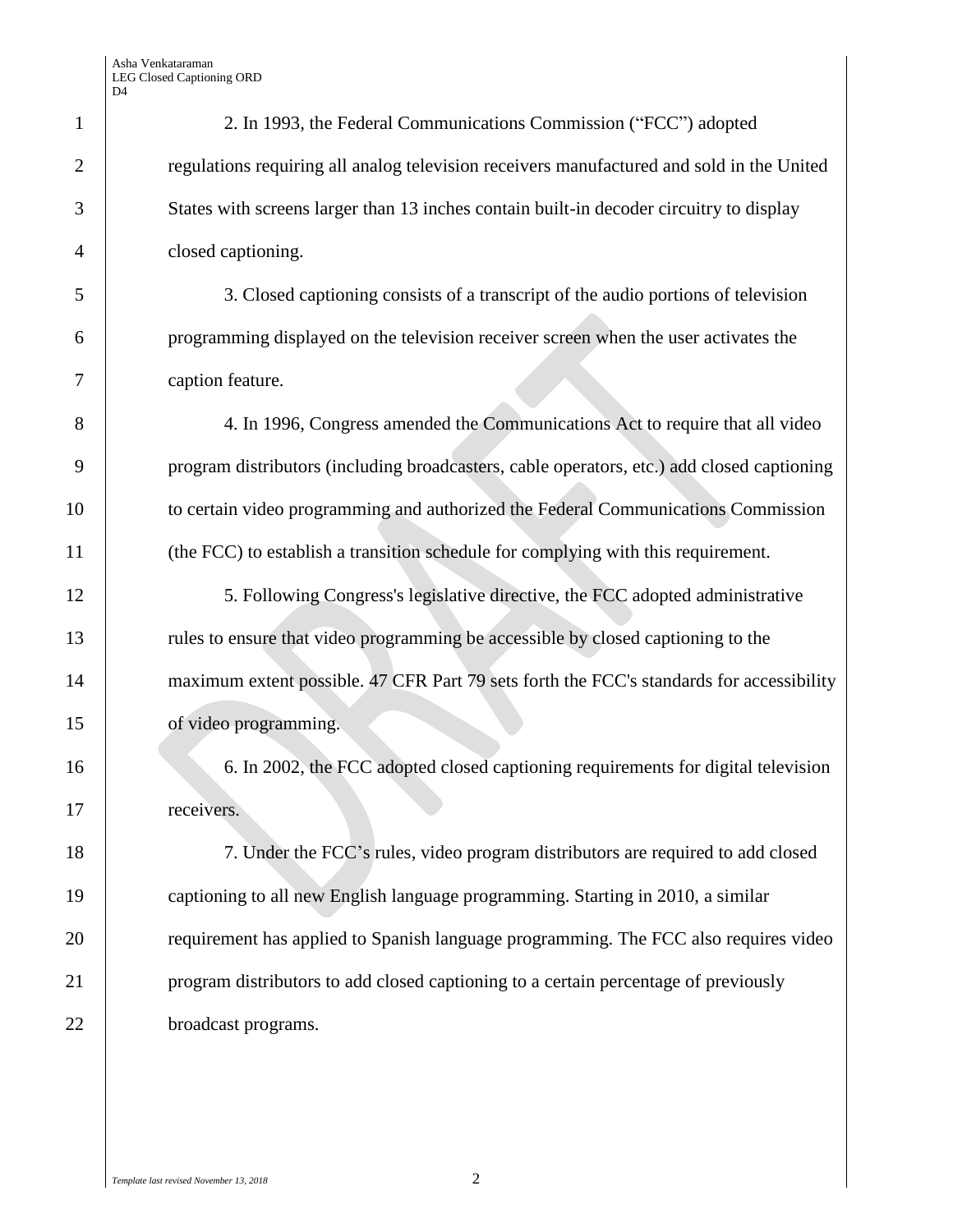Asha Venkataraman LEG Closed Captioning ORD  $\overline{D4}$ 

 8. In 2010, Congress enacted the Communications and Video Accessibility Act ("CVAA"), extending the scope of closed captioning requirements to all devices that can play back video. Since September 30, 2012, new TV programming shown online is required to have closed captioning rendered as well.

 9. Television receivers are increasingly used in facilities open to the general public, including hospital waiting rooms, bars and restaurants, health clubs, bus stations, airport lounges, and appliance stores. These and other public facilities represent the kinds 8 of locations where the general public has access to television programming.

 10. Television receivers in these locations enable members of the general public 10 to obtain the latest news reports in an emergency, watch local sports teams, or simply **pass the time while waiting for an appointment or service to be completed. People with**  hearing disabilities should not be excluded from being able to meaningfully participate in 13 these activities while in public areas.

14 14 11. In order to avoid screening out those members of the general public who are deaf or hard of hearing in places of public accommodation, there should be a requirement closed captioning be activated so as to not exclude, deny service, segregate or otherwise treat those with hearing disabilities differently from being able to fully participate in or experience the full benefits of the television programming offered to the public in those settings…"; and

 WHEREAS, in addition to benefitting members of the public who are deaf or hard of hearing, 21 closed captioning also benefits people with learning disabilities, sensory disabilities, 22 attention deficits, and autism, as well as the elderly and persons learning English as a second language; and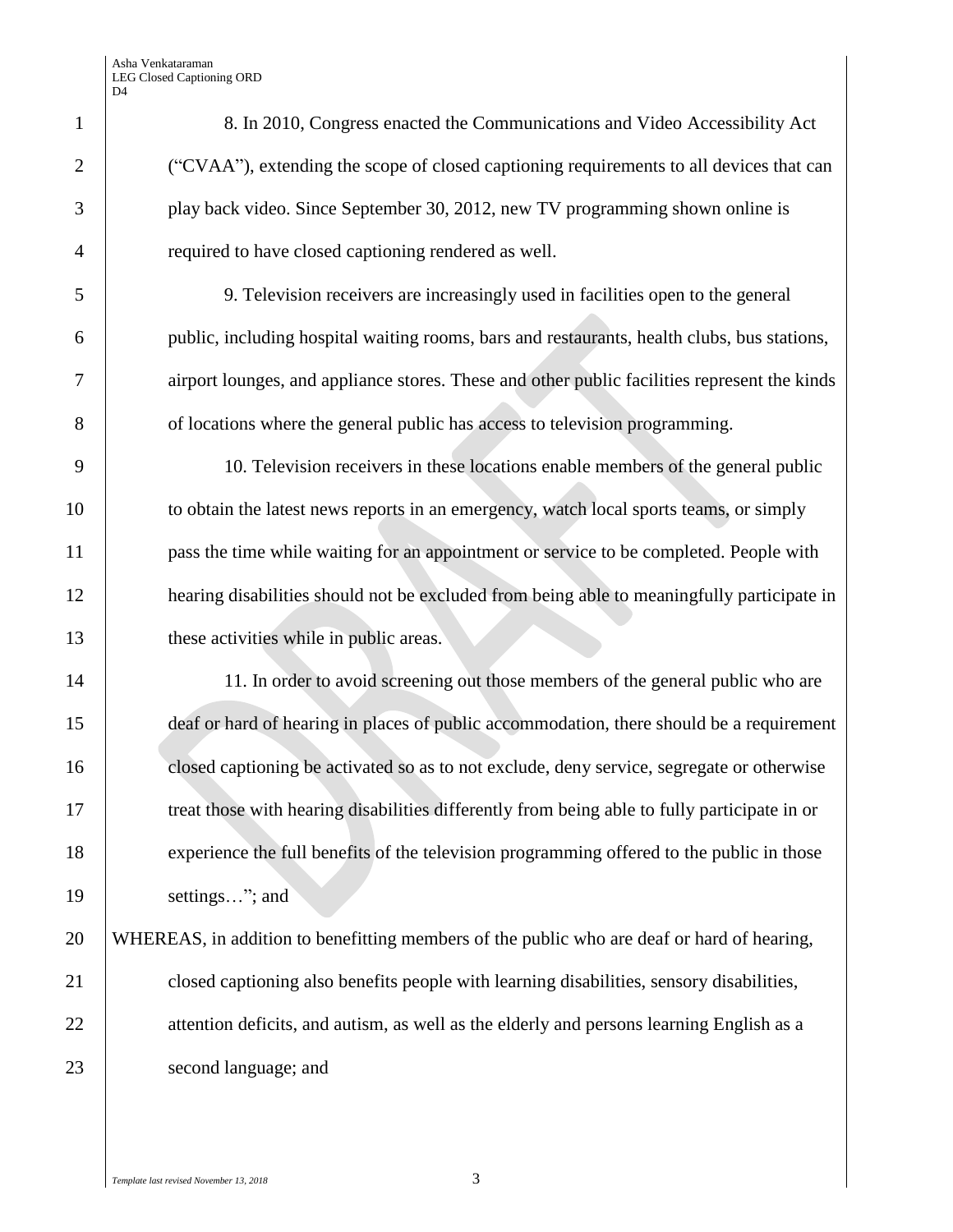|                | D4                                                                                                   |
|----------------|------------------------------------------------------------------------------------------------------|
| $\mathbf{1}$   | WHEREAS, closed captioning can help the general public with learning names and terminology,          |
| $\overline{2}$ | comprehension of dialogue, and better understanding in sound-sensitive environments;                 |
| 3              | NOW, THEREFORE,                                                                                      |
| $\overline{4}$ | BE IT ORDAINED BY THE CITY OF SEATTLE AS FOLLOWS:                                                    |
| 5              | Section 1. A new Chapter 14.05 is added to the Seattle Municipal Code as follows:                    |
| 6              | <b>CHAPTER 14.05 CLOSED CAPTIONING IN PLACES OF PUBLIC</b>                                           |
| $\overline{7}$ | <b>ACCOMMODATION</b>                                                                                 |
| 8              | 14.05.010 Definitions                                                                                |
| 9              | For purposes of this Chapter 14.05:                                                                  |
| 10             | "Agency" means the Seattle Office for Civil Rights.                                                  |
| 11             | "City" means The City of Seattle.                                                                    |
| 12             | "Closed captioning" means a transcript or dialog of the audio portion of a television                |
| 13             | program that is displayed on the bottom portion of a television receiver screen when the user        |
| 14             | activates the feature.                                                                               |
| 15             | "Closed-captioned television receiver" means a receiver of television programming that               |
| 16             | has the ability to display closed captioning, including but not limited to a television, digital set |
| 17             | top box, and other technology capable of displaying closed captioning for television                 |
| 18             | programming.                                                                                         |
| 19             | "Covered entity" means any place of public accommodation in Seattle.                                 |
| 20             | "Director" means the Director of the Seattle Office for Civil Rights.                                |
| 21             | "Place of public accommodation" means any place, licensed or unlicensed, where the                   |
| 22             | public gathers, congregates, or assembles for amusement, recreation or public purposes, or any       |
| 23             | place, store, or other establishment that supplies goods or services with or without charge to the   |
|                |                                                                                                      |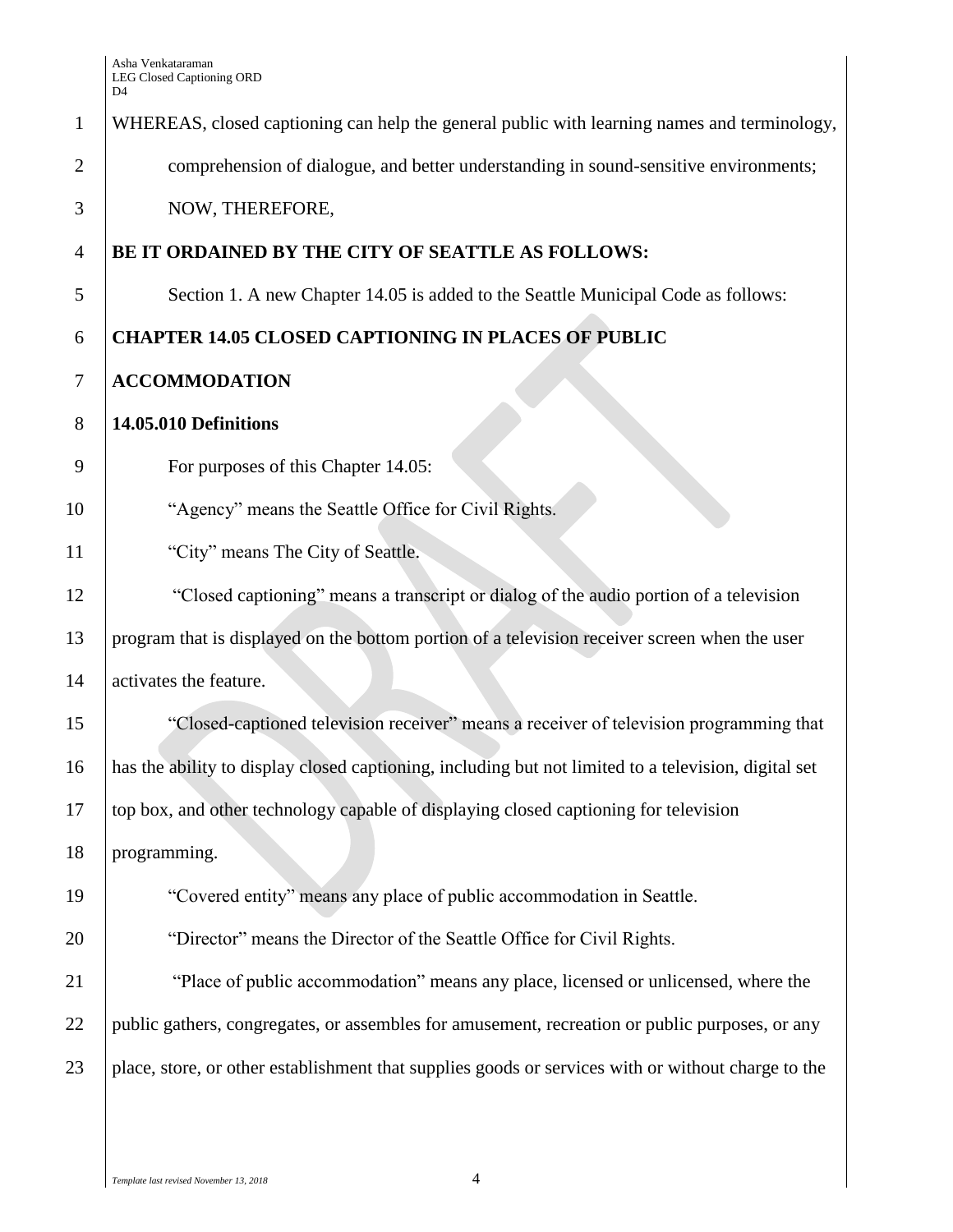Asha Venkataraman LEG Closed Captioning ORD  $\mathbf{D}$ 

 general public. "Place of public accommodation" includes, but is not limited to, the following types of services or facilities: hotels, or other establishments which provide lodging to transient guests; restaurants, cafeterias, lunchrooms, lunch counters, soda fountains or other facilities principally engaged in selling or offering for sale food for consumption upon or off the premises; public restrooms; public elevators; motion picture houses, theatres, concert halls, sport arenas, stadiums, or other places of exhibition or entertainment; bowling alleys, pool halls, arcades, and amusement parks; retail establishments; transportation carriers; barber shops and beauty shops; bars or taverns or other facilities engaged in selling or offering for sale alcoholic beverages for consumption upon the premises; and public burial facilities. "Public area" means any part of a place of public accommodation that is open to the general public. **The Studies of a** "Regular hours" means the hours of any day in which a place of public accommodation is generally open to members of the general public. **Executes** "Respondent" means any person who is alleged or found to have committed a violation of regulations established in this Chapter 14.05. **14.05.020 Requirements for closed captioning in places of public accommodation** 17 A. Any person owning or managing a place of public accommodation must activate closed captioning, in accordance with the technical standards in subsection 14.05.020.C, on all closed-captioned television receivers in use in any public area during regular hours. B. A person owning or managing a place of public accommodation is not required to make a closed-captioned television receiver available for viewing in a public area if: 22 1. No receiver of television programming of any kind is available in a public area 23 of the place of public accommodations; or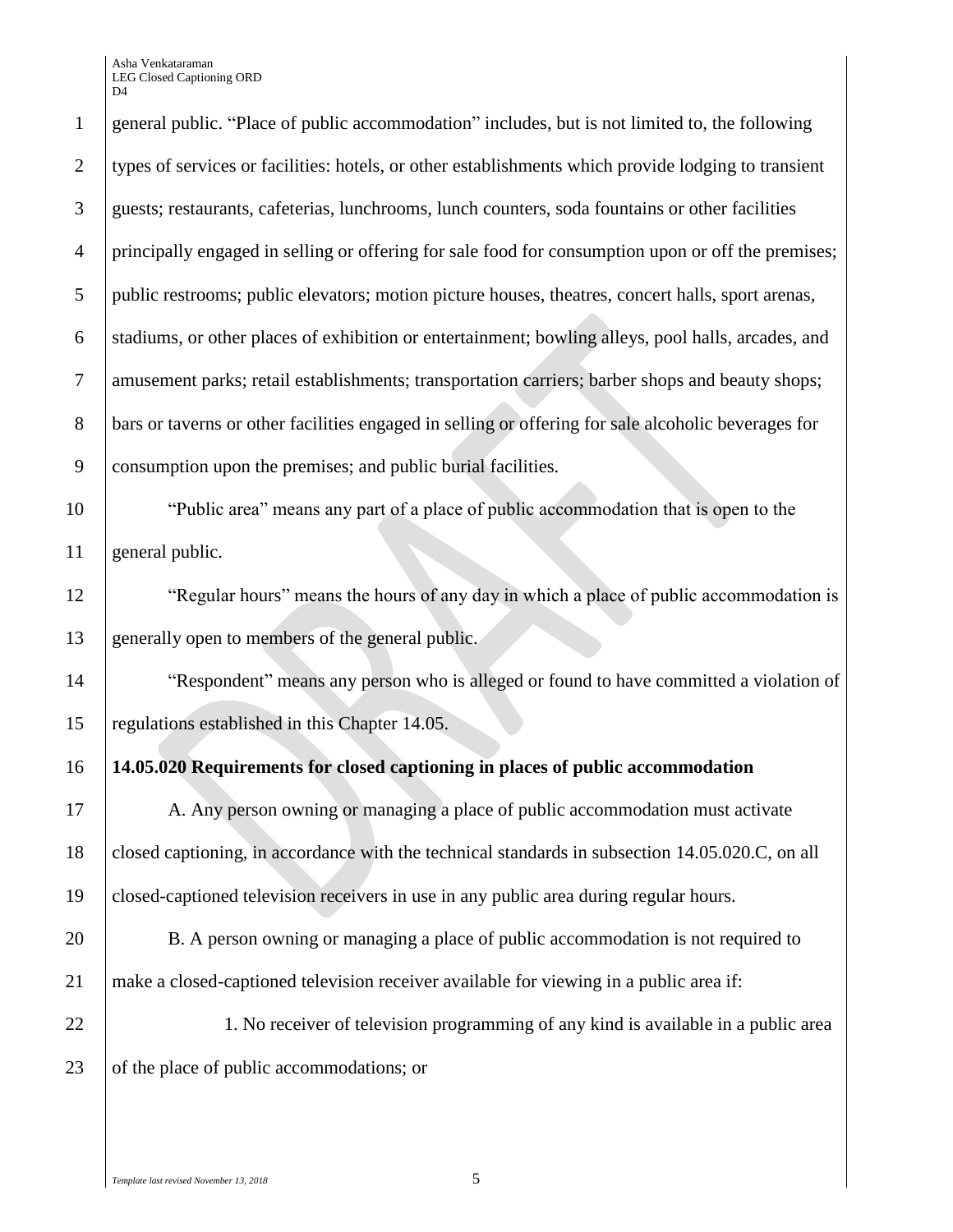| $\mathbf{1}$   | 2. The only receiver of television programming available in a public area of the                                |
|----------------|-----------------------------------------------------------------------------------------------------------------|
| $\overline{2}$ | place of public accommodations is technically incapable of displaying closed captioning.                        |
| 3              | C. Closed-captioning on digital televisions must meet the following technical standards                         |
| $\overline{4}$ | for display:                                                                                                    |
| 5              | 1. Background color: Black                                                                                      |
| 6              | 2. Text font: Arial, Calibri, Helvetica, Tahoma or Verdana                                                      |
| 7              | 3. Text size: 24                                                                                                |
| 8              | 4. Text color: white                                                                                            |
| 9              | 14.05.030 Enforcement                                                                                           |
| 10             | A. Powers and duties                                                                                            |
| 11             | 1. The Agency shall investigate alleged violations of this Chapter 14.05 and shall                              |
| 12             | have such powers and duties in the performance of these functions as are defined in this Chapter                |
| 13             | 14.05 and otherwise necessary and proper in the performance of the same and provided for by                     |
| 14             | law.                                                                                                            |
| 15             | 2. The Director is authorized and directed to promulgate rules to enforce this                                  |
| 16             | Chapter 14.05.                                                                                                  |
| 17             | B. Reporting and investigation of violations. The Agency may investigate any violations                         |
| 18             | of this Chapter 14.05. Individual reporting of a violation of this Chapter 14.05 should include a               |
| 19             | statement of the date, location, and entity or entities responsible for such violation.                         |
| 20             | C. Advisory letter and notice of violation                                                                      |
| 21             | 1. If, after 180 days from the effective date of the ordinance introduced as Council                            |
| 22             | ], it is determined that a covered entity is not in compliance with the requirements set out<br>$Bill$ $\lceil$ |
| 23             | in this Chapter 14.05, the Director shall, by service of an advisory letter by first-class mail or              |
|                |                                                                                                                 |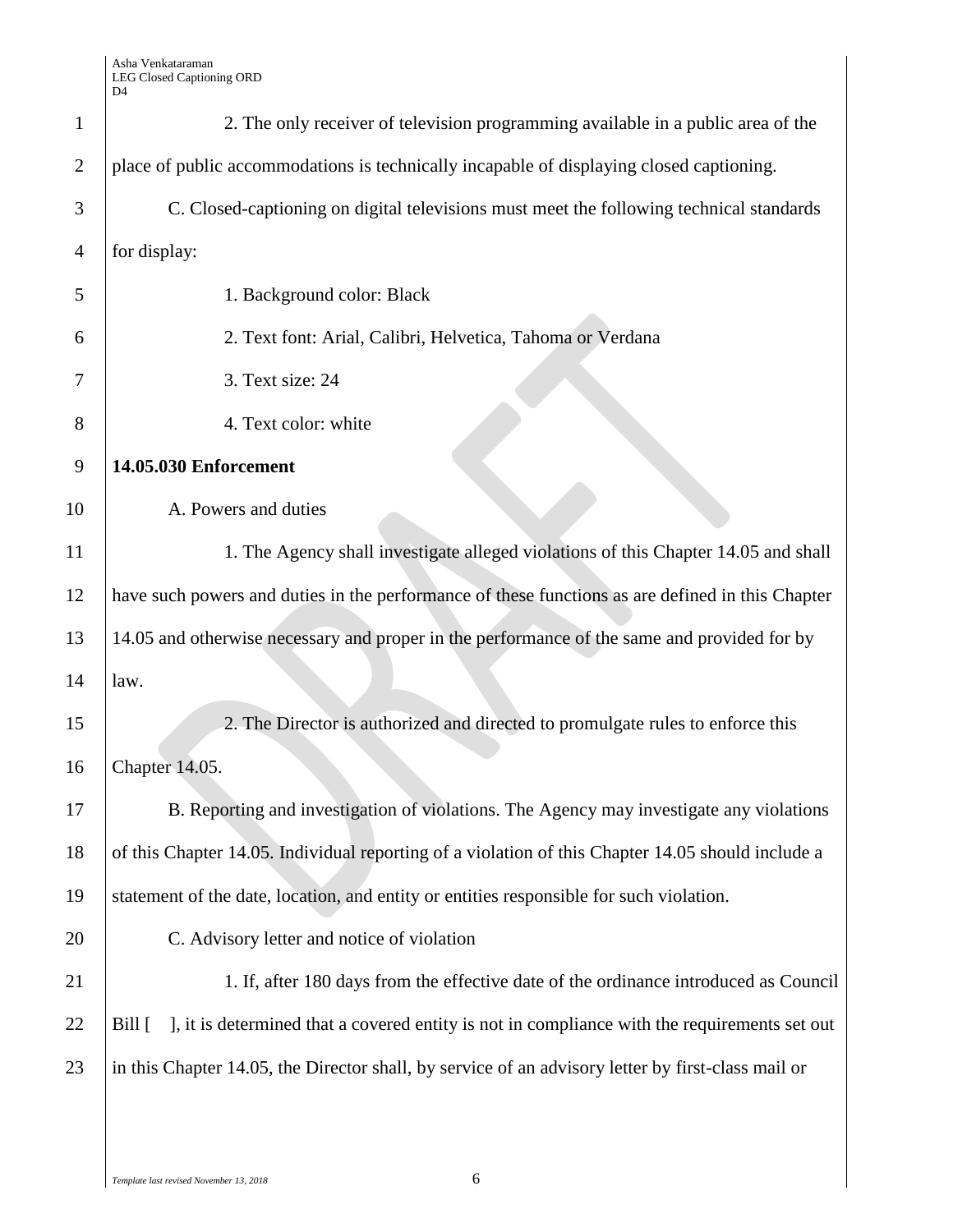Asha Venkataraman LEG Closed Captioning ORD  $\mathbf{D}$ 

 electronic mail, notify the respondent of the violation and request that the respondent provide a 2 written response to the Director within 30 business days from the date of the advisory letter either disputing the occurrence of the violation or describing how the violation has been abated 4 and how such violations will be prevented from reoccurring.

 2. If the respondent fails to provide a written response within ten business days, or the written response fails to reasonably satisfy the Director, the Director may issue a notice of violation. This notice of violation will include a requirement to pay a civil penalty of up to \$125. 8 Subsequent violations shall result in a civil penalty of up to \$300.

 D. A respondent may appeal the violation by requesting a contested hearing before the Hearing Examiner in writing within 15 days of the date of the notice of violation. If the respondent fails to timely appeal the violation, the violation and accompanying civil penalty shall be final and enforceable. When the last day of the appeal period so computed is a Saturday, Sunday, or federal or City holiday, the period shall run until 5 p.m. on the next business day.

E. Appeal procedure and failure to appear

 1. Contested hearings shall be conducted pursuant to the procedures for hearing 16 contested cases contained in Section 3.02.090 and the rules adopted by the Hearing Examiner for hearing contested cases. The Director shall have the burden of proof by a preponderance of the evidence before the Hearing Examiner. Failure to appear for a requested hearing will result in an order being entered finding that the cited respondent committed the violation stated in the Director's notice of violation. For good cause shown and upon terms the Hearing Examiner deems just, the Hearing Examiner may set aside an order entered upon a failure to appear.

22 2. In all contested cases, the Hearing Examiner shall enter an order affirming, 23 modifying, or reversing the violation. In determining the amount of the civil penalty to be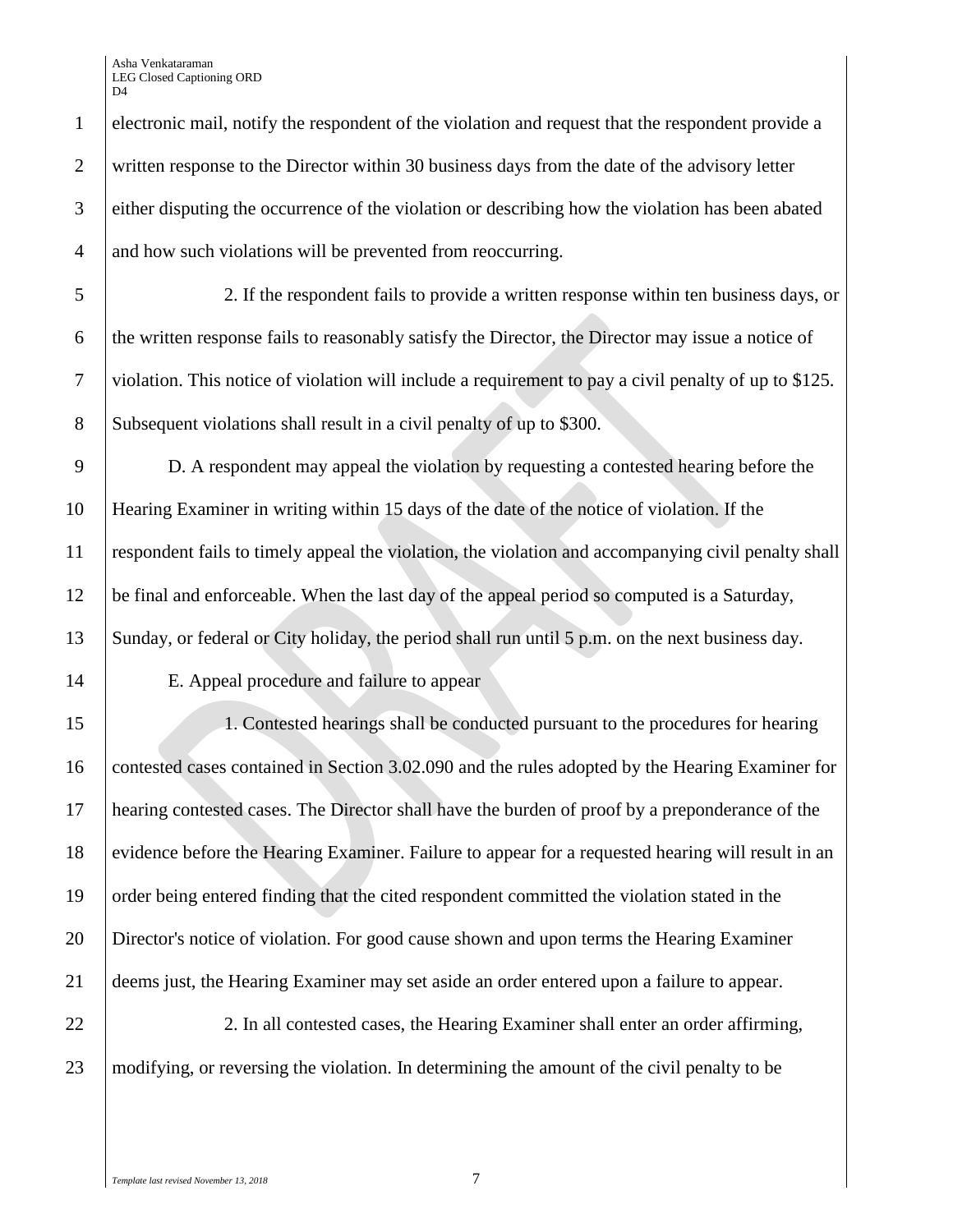| $\mathbf{1}$ | imposed for violations of the provisions of this Chapter 14.05, the Hearing Examiner may           |
|--------------|----------------------------------------------------------------------------------------------------|
| 2            | consider:                                                                                          |
| 3            | a. The extent and nature of the person's involvement in the violation;                             |
| 4            | b. The harms, whether economic, financial or otherwise, which occurred                             |
| 5            | or were suffered as a result of the violation;                                                     |
| 6            | c. Whether the violations were isolated or temporary, or repeated or                               |
| $\tau$       | continuous;                                                                                        |
| 8            | d. The magnitude and seriousness of the violation;                                                 |
| 9            | e. The City's cost of investigating the violations and correcting or                               |
| 10           | attempting to correct the violation; and                                                           |
| 11           | f. Any other applicable facts bearing on the nature and seriousness of the                         |
| 12           | violation.                                                                                         |
| 13           | 3. If a respondent fails to comply with any final order issued by the Director or                  |
| 14           | the Hearing Examiner, the Director may refer the matter to the City Attorney for the filing of a   |
| 15           | civil action a court of competent jurisdiction to enforce such order.                              |
| 16           | <b>14.05.040 Exclusions</b>                                                                        |
| 17           | This Chapter 14.05 shall not be interpreted or applied to diminish or conflict with any            |
| 18           | requirements of state or federal law. In the event of any conflict, state and federal requirements |
| 19           | shall supersede the requirements of this Chapter 14.05.                                            |
| 20           |                                                                                                    |
|              |                                                                                                    |
|              |                                                                                                    |